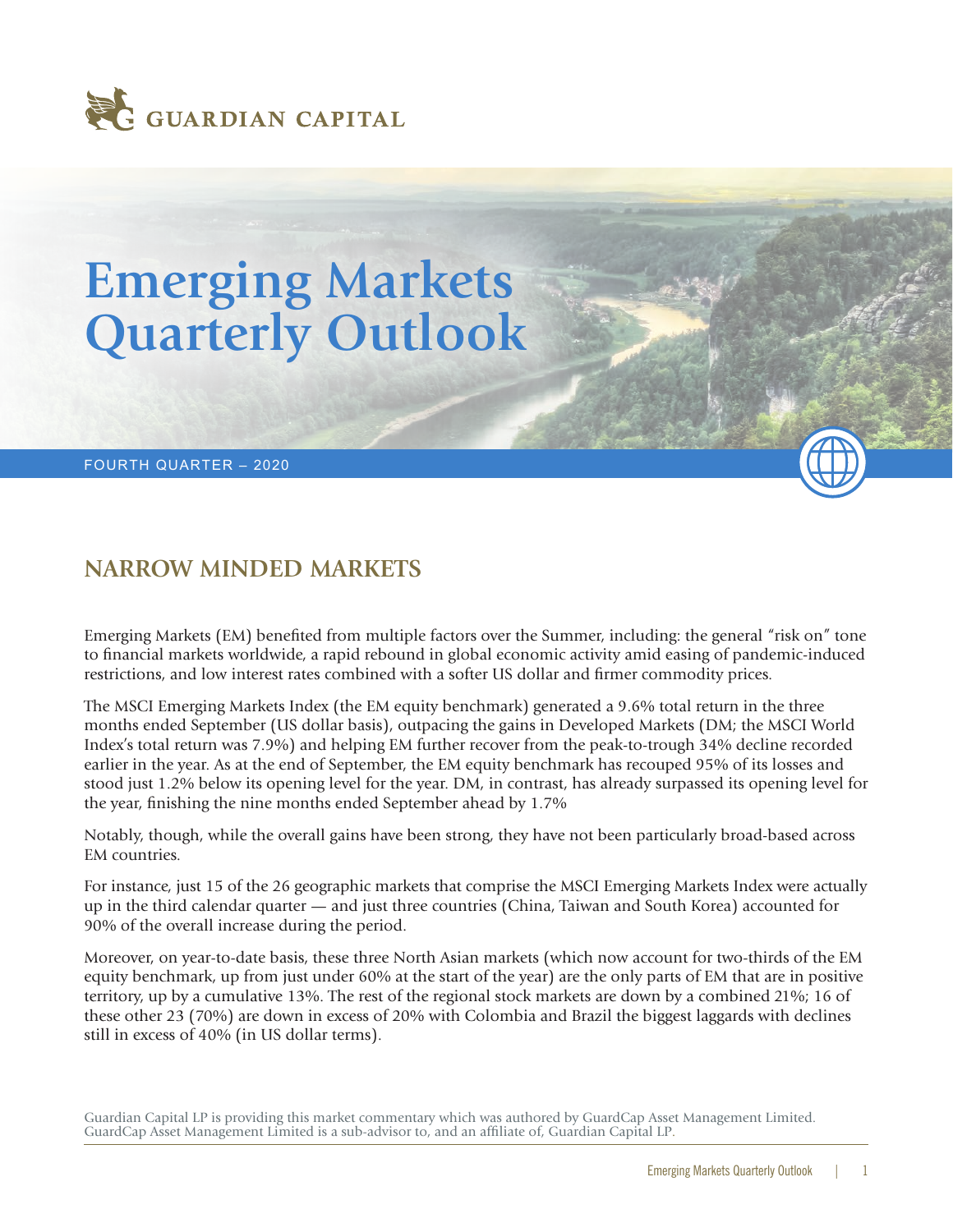# **A clearly established motive**

The divergence in regional performance is not without reason.

For starters, it is not a coincidence that North Asian countries have been amongst the best at managing the COVID-19 pandemic, which has allowed their economies to reopen more broadly and make greater progress at returning to "normal". Latin America, in contrast, has fared much worse with the likes of Peru, Brazil, Chile, Colombia and Mexico ranking at the top of the list in terms of population-adjusted COVID-19 case and fatality rates.

Beyond that, the variance in market performance fundamentally reflects differences in the composition of these markets.

As the pandemic gripped the world and caused an acceleration of the shifts in established trends of business and consumer behaviour, some industries were better positioned to succeed (especially those in "internet enabled" sectors like Information Technology, Communication Services and e-commerce segments of Consumer Discretionary) while others were left playing catch up.

Indeed, Information Technology, Communication Services and Consumer Discretionary, as well as Health Care have unsurprisingly been among the market leaders so far through the recovery and are the best performing sectors year-to-date across global markets — this has especially been the case in EM where these four market areas are the only ones up on the year (and by a cumulative 21%); the rest of the sectors are down 19% in aggregate.

Looking specifically at Q3, eight of the EM Index's 11 market sectors were in the green but it was still a story of a few sectors doing the heavy-lifting — Information Technology and Consumer Discretionary alone accounted for 85% of that increase.

With this in mind, the drivers of the outperformance of EM, and specifically the three North Asian markets, become clearer. These countries are the home to some of the most advanced technology industries and companies, and their respective markets are heavily skewed toward these "best in class" equity sectors — the MSCI Emerging Markets Asia Index is overweight Tech, Discretionary, Communication Services and Health Care, not just

relative to the broader MSCI Emerging Markets Index, but also when compared to the DM equity gauge of the MSCI World Index.

The MSCI Emerging Markets Latin America Index, in contrast, is heavily underweight these sectors (substantially so for Tech and Discretionary) and instead is skewed to Materials, Energy, and Financials.

### **Gasping for breadth**

Upswings in equity markets, like those of the broader economy, are generally stronger and more durable when they have a broader base with more companies underpinning the performance.

As such, the narrowness of the gains within EM understandably is a cause for concern for investors since it brings into question just how sustainable the gains will be going forward. To further emphasize the extreme narrowness, just two (Alibaba and Taiwan Semiconductor) of the almost 1,400 securities included the MSCI EM Index accounted for 45% of the total returns over the last three months.

But while the global economic outlook remains fairly cloudy and the confidence intervals wide, thanks to the persisting pandemic, there are reasons for cautious optimism with respect to near-term expectations for EM and its investment assets.

## **The road ahead**

Starting with the broad macro outlook, the sharp snapback in activity across the globe was driven by reopening economies and underpinned by substantial fiscal and monetary support. This is expected to result in record-setting growth rates in Q3.

These gains represent a material recovery of lost activity, however, they do not recapture everything. Plenty of slack still remains which suggests the potential for global growth rates to remain above the trends that prevailed prior to this public health and economic crisis — however, expectations are for future growth to be much more moderate than the rapid pace recorded over the last few months.

The big reason behind these more muted growth projections in the coming months primarily relates

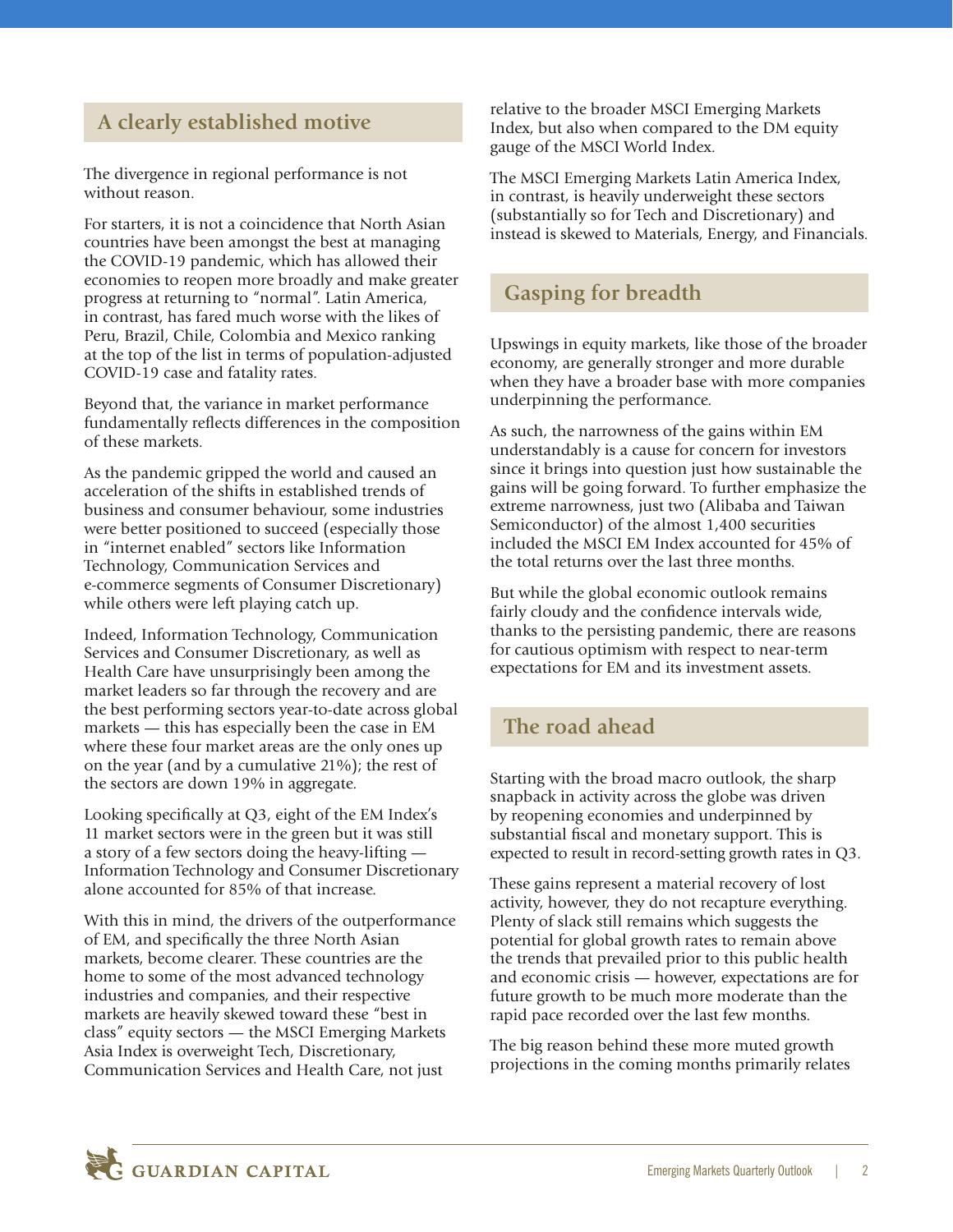to factors restricting consumers' ability to return to normal levels of activity.

Consumer spending accounts for more than half of global economic output and the rapid rebound of consumption from its April lows has been the key driver behind the broader snapback in economic growth since the Spring.

The bulk of the boom in consumer spending has been a product of pent-up demand. Retail spending predominantly reflects tangible goods and the bounce since April reflects consumers making purchases of items that had been deferred at the onset of the crisis either because of concerns about cash flows or an inability to actually make a transaction either due to lockdown-driven supply change constraints or forced store closures. As this pent-up demand is sated, growth in spending on goods will moderate to more "trend-like" rates.

In contrast, spending on services (which account for the majority of consumer spending) experienced a more significant hit as a result of business closures and event cancelations, and has seen more modest improvements in recent months.

Unlike goods, pent-up demand plays a diminished role with services. While consumers can go back and buy a car that was intended to be purchased earlier, they will not get all of the haircuts that would have otherwise been had if not for self-isolation.

As well, most services do not lend themselves to home delivery — online shopping during lockdown can replace buying something at a brick-and-mortar shop but tourism cannot exactly be ordered-in.

This last point is important in terms of the near-term outlook because it is increasingly looking as though business re-openings have largely reached their limits under the current stages of restriction-rollbacks, which stands to constrain any future gains.

Absent the continued unwinding of restrictions on all activity (especially those that face issues implementing social distancing), there is limited near-term scope for services spending to achieve pre-COVID-19 levels. Further, there are already signs that the sharp upswing in growth momentum that came with the initial easing of COVID-19 restrictions is ebbing as services purchasing managers' indexes (PMI) across the globe moderated in September.

Moreover, there are rising risks that supply-side constraints may worsen before they improve.

The resurgence of contagion following a Summer lull paused reopening plans and, in several cases, resulted in a reversal in the easing of some restrictions particularly scaling back allowable crowd sizes and re-imposing restrictions on indoor commercial activities (such as dining).

On top of that, the demand side of the equation is facing pressure as well.

While labour markets have improved markedly, the pace of gains has slowed recently in tandem with the moderation in the expansion of activity, and unemployment remains elevated. This, combined with fading fiscal support for households, creates a headwind for the consumer sector that will serve to set a speed limit on how fast the broader recovery is able to proceed over the near-term.

# **Calling for backup**

Of course, while consumers account for the bulk of global economic activity, they are not everything.

There are, thankfully, reasons to anticipate that these other areas will help provide something of a counterbalance to moderating household spending and prove supportive in widening the growth differential between the more services-oriented DM and goods-producing EM.

It is understandably the case that businesses worldwide remain hesitant to commit to longerterm capital projects given the current backdrop, but their hands look likely to be forced to engage at least in increased investment in working capital in the coming months.

As consumer spending on goods rebounded sharply, producers and suppliers of those products did not fully keep up with demand, resulting in a substantial drawdown of inventories — for example, the ratio of inventories to sales for US manufacturers, retailers and wholesalers (excluding those dealing in petroleum) has fallen to its lowest levels since 2012 and is near its lowest levels of the last two decades.

Even in the absence of further increases in sales to end-consumers, the depleted inventory levels suggest that companies need to increase efforts to rebuild stockpiles back to more normal levels. Even if sales stay flat in the US, for instance, inventories would need to rise by more than \$100 billion to bring the